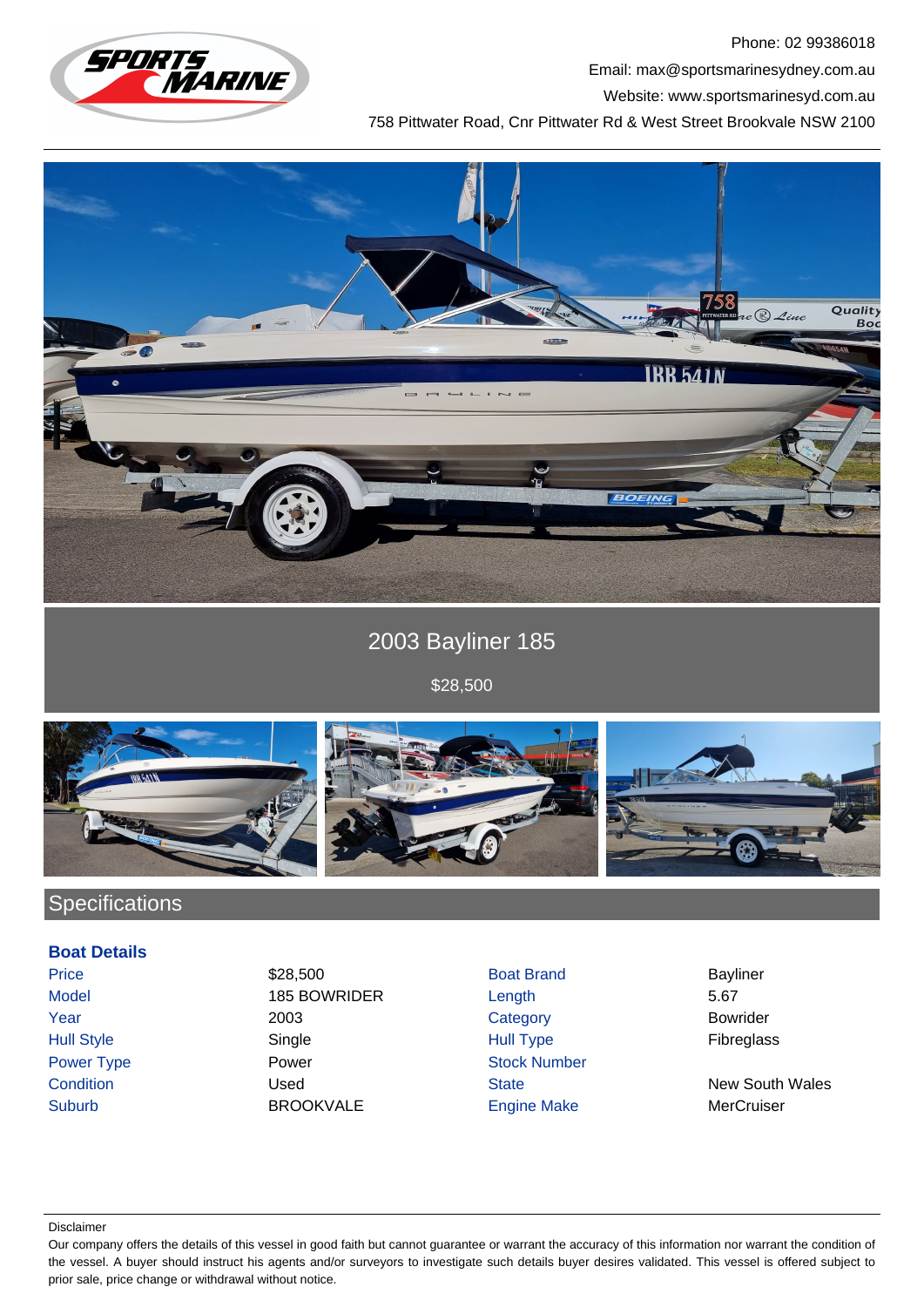

## **Description**

2003 Bayliner 185

Repowered by a2012 MerCruiser 4.3L Alpha 4V 220HP V6 - Alpha 1this high-performance engine fits this stable boat very well.

The Bayliner 185 is a very popular sport bowrider that accommodates comfortably 8 people and is an easy boat to tow, launch and retrieve on the trailer. It also has a large in-floor storage with enough space for storing skis, ropes, life jackets and other equipment necessary for swimming.

A full inshore safety package and12 Months Sports Marine Mechanical Warrantyis part of this deal.

Specifications:

Length: 5.64m (18' 6") Beam: 2.33m (7' 8") Weight: 965kgs (2123lbs) Fuel Capacity: 106 ltrs Max Capacity: 8 people - 500kgs (1100lbs)

Key Features:

- JVC Stereo Cd-player System
- Bimini Top
- Ski Tow Eye
- In-floor Storage Locker
- Full Boat Cover
- 2012 Repowered Engine

This boat is offered for sale with a12-month Mechanical Warranty Engine & DriveOnly. (conditions apply)

Ask about our competitive finance rates, we can tailor a package to suit most budgets to approved purchasers.

Nationwide delivery is available.

| MerCruiser<br>4.3<br>225 | <b>Engine Details</b> |  |
|--------------------------|-----------------------|--|
|                          | <b>Engine Make</b>    |  |
|                          | <b>Displacement</b>   |  |
|                          | <b>Horse Power</b>    |  |

Disclaimer

Our company offers the details of this vessel in good faith but cannot guarantee or warrant the accuracy of this information nor warrant the condition of the vessel. A buyer should instruct his agents and/or surveyors to investigate such details buyer desires validated. This vessel is offered subject to prior sale, price change or withdrawal without notice.